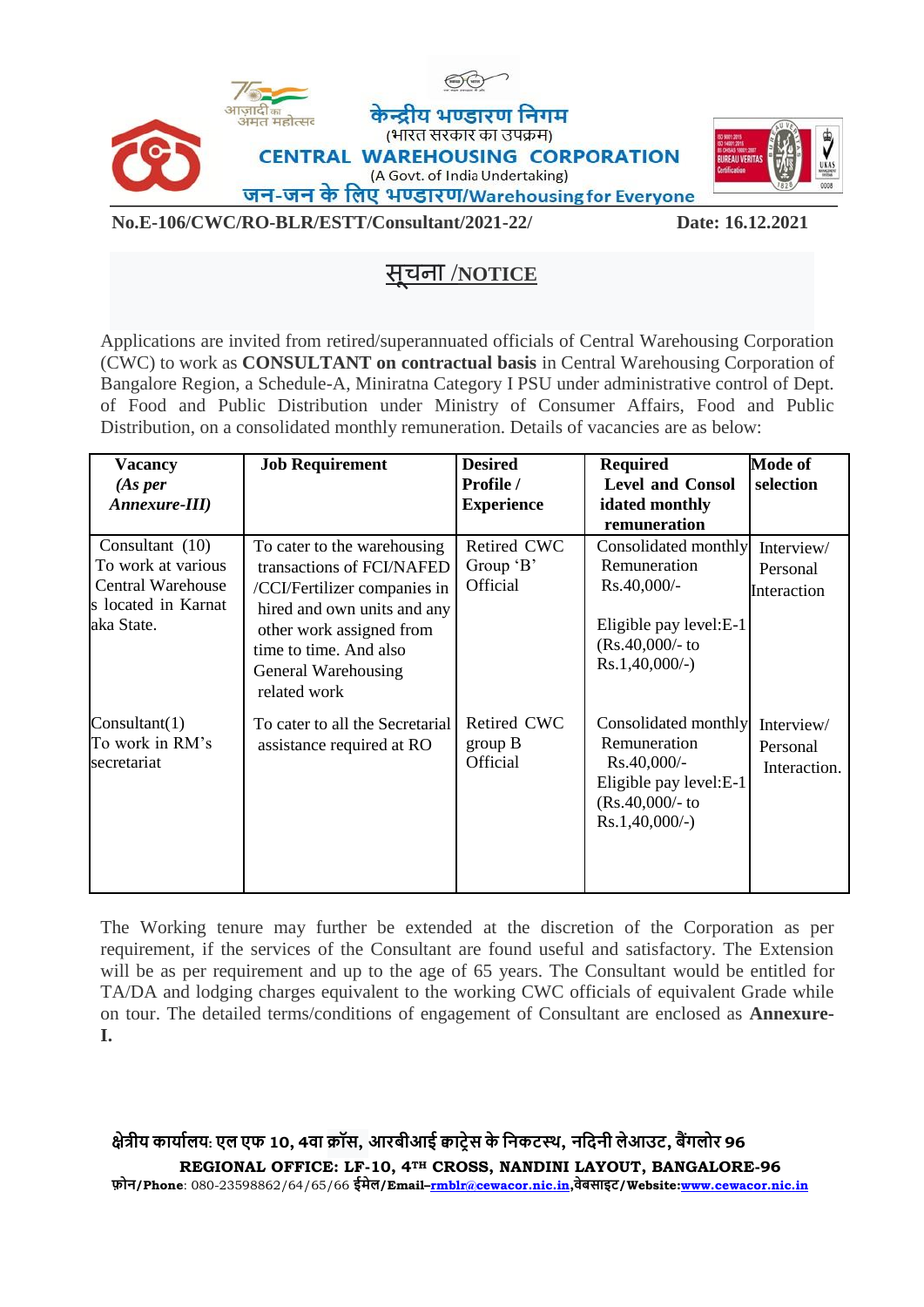



### **How to Apply:**

- i. Interested and eligible superannuated officials of Central Warehousing Corporation shall have to apply online through the link: **<https://cwceportal.com/careers> .** The link for Online application shall remain active from: **16.12.2021 to 04.01.2022.**
- *ii.* Candidates shall upload the scanned copies of the following while filling the *Application form through online:* 
	- *SSC/10 the Certificate as a proof of Date of Birth (Mandatory Document).*
	- *Copies of Educational Qualification certificate (Starting from Senior Secondary Examination).*
	- *Copies of experience /Service certificate from the respective employer for the last 10 years.*
	- *Superannuation/ Relieving Order from the Employer (Mandatory document).*
	- *Last drawn Pay Certificate (Mandatory Document).*
- iii. Undertaking for Vigilance Clearance : The applicants shall mandatorily upload the duly signed copy of proforma while applying Online for the post, the format of proforma is enclosed as Annexure-II ( as per admissibility).
- iv. All correspondence with the candidates shall be done through Email/ announcement on the website only. Information regarding Personnel Interview/ Call letters shall be provided through e-mail/ to be downloaded from website. For this purpose the candidates are advised to visit our website [www.cewacor.nic.in](http://www.cewacor.nic.in/) regularly for further instructions. CWC shall not be responsible for any loss of  $e$  – mail sent, due to invalid/ wrong e mail ID provided by the candidate or due to other reasons.

### **NOTE: Those Candidates, who fulfil the eligibility criteria, will only be considered for Personal Interview.**

## **(**विष्णुिर्नध एम /**VISHNUVARDHAN M)** क्षेत्रीय प्रबंर्क **/ REGIONAL MANAGER**

**Copy to:**

- 1. GGM (System)/{for SAM(MIS)}, CWC,CO, New Delhi with a request to up load the Notice on CWC website.
- 2. All RMs, CWC, ROs- for display on notice board for wide publicity.
- 3. Sr PA to MD / PS to Dir (M& CP), CWC, CO, New Delhi for information please.

### क्षेत्रीय कार्यालय: एल एफ 10, 4वा क्रॉस, आरबीआई क्वाटेस के निकटस्थ, नदिनी लेआउट, बैंगलोर 96

**REGIONAL OFFICE: LF-10, 4TH CROSS, NANDINI LAYOUT, BANGALORE-96 फ़ोि/Phone**: 080-23598862/64/65/66 **ईमेल/Email–[rmblr@cewacor.nic.in,](mailto:rmblr@cewacor.nic.in)वेबसाइट्/Website[:www.cewacor.nic.in](http://www.cewacor.nic.in/)**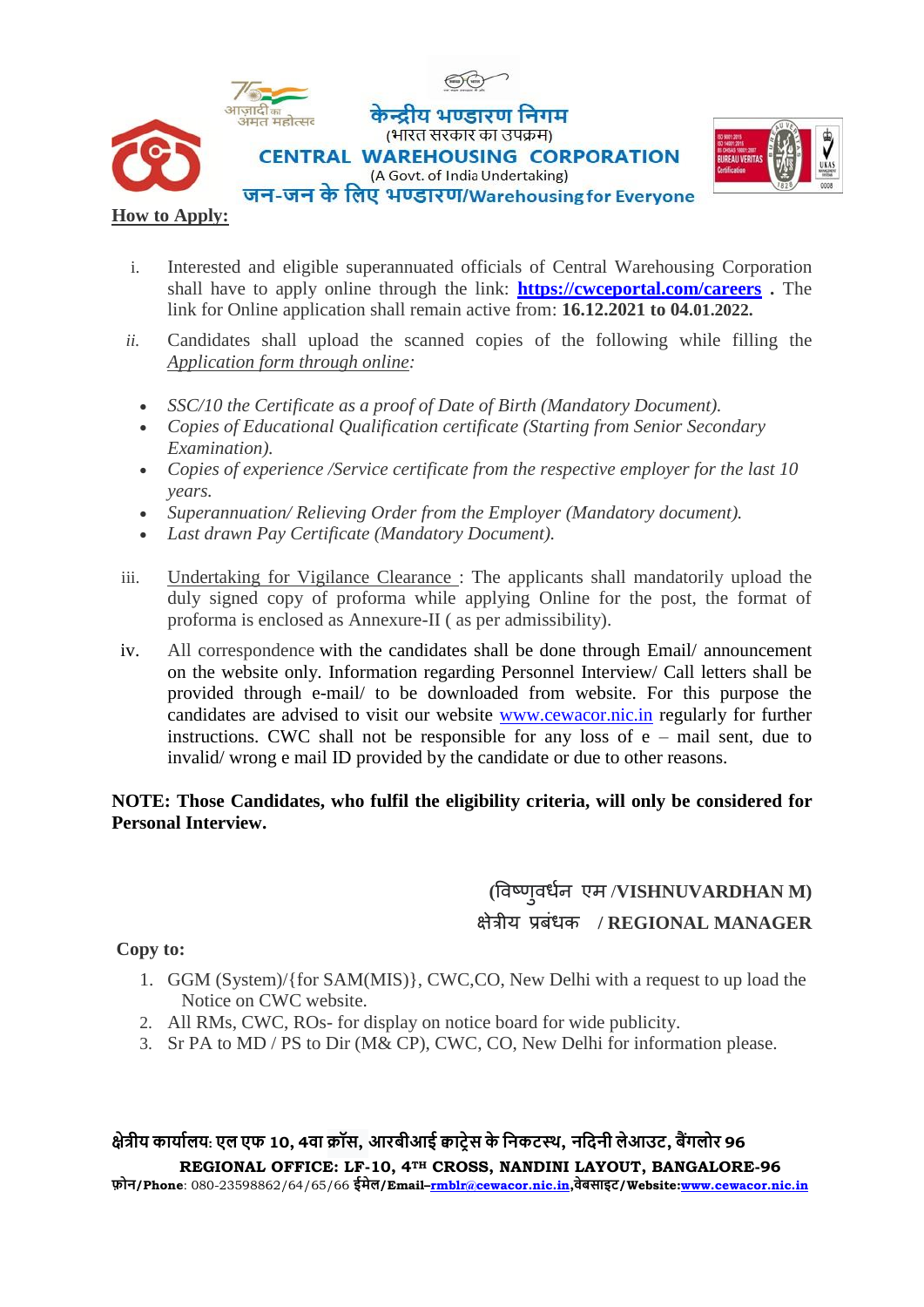### **TERMS & CONDITIONS FOR ENGAGING RETIRED EMPLOYEES**

- 1. The Consultant will be engaged initially for one (01) year and the tenure could be extended on yearly basis as per the need of the concerned Department till the age of 65 years.
- 2. There should be no vigilance case pending against the applicant at the time of retirement in case of ex-employee of CWC. Undertaking for vigilance clearance to be furnished as per Annexure II
- 3. The Consultant shall have to sign a Non-Disclosure and Confidentiality Agreement with the Corporation on appropriate value of Stamp Paper which is in consonance with prevalent guidelines of the corporation.
- 4. The Consultant would be required to work on all working days from 10.00 AM to 5.00 PM at Regional Offices and 10.00 AM to 6.00 PM at Warehouses as per timings notified by RM.
- 5. Consultant would be entitled for TA/DA and lodging charges equivalent to the working CWC officials of equivalent Grade while on tour, restricted to entitlement of the officer of CWC of E8 Grade (as applicable).
- 6. The Consultant would not communicate any of the information to any outside agency related to the matter, whatsoever, comes to his knowledge during the period of their consultancy.
- 7. The Consultant would not be authorized /not sign any document/affidavit etc. given to outside agencies on behalf of the Corporation.
- 8. The Consultant will get no other benefit whatsoever except the consolidated remuneration being offered to him/her.
- 9. The TDS would be deducted as per applicable rules/laws on the consultancy charges.
- 10. The Consultant would maintain absolute integrity/devotion and discipline during the period of their consultancy with the corporation.
- 11. The deduction of amount from monthly remuneration will be made on pro-rata basis if the Consultant remains absent from place of deployment except two holidays per month allowed to them at the discretion of the Controlling Officer.
- 12. The Consultant shall have to attend at the workplace/on holidays/late hours as may be required by Controlling officer for which no extra remuneration will be paid.
- 13. The period of consultancy can be terminated anytime by the Corporation without any notice and assigning any reasons thereof.
- 14. The Consultant working with CWC will not be permitted to take up any assignment with other organization /Company (Govt. or private) during the tenure of their consultancy in CWC.
- 15. The Consultant engaged by the Corporation will have no employee/employer relationship with CWC. Hence, they will not be eligible/ entitled for any such benefits available to the employees of CWC.

**LF/10, नंदिनीलआे उट /Nandini Layout, Next to RBI Quarters, बगें लूरू /Bangalore – 560 096िूरभाष /Phone: 080- 23598862/64/65/66 ई/मले -E mail: [rmblr@cewacor.nic.in](mailto:rmblr@cewacor.nic.in)&[estt.cwcblr@cewacor.nic.in](mailto:estt.cwcblr@cewacor.nic.in)वबेसाइट /Website: [www.cewacor.nic.in](http://www.cewacor.nic.in/)**